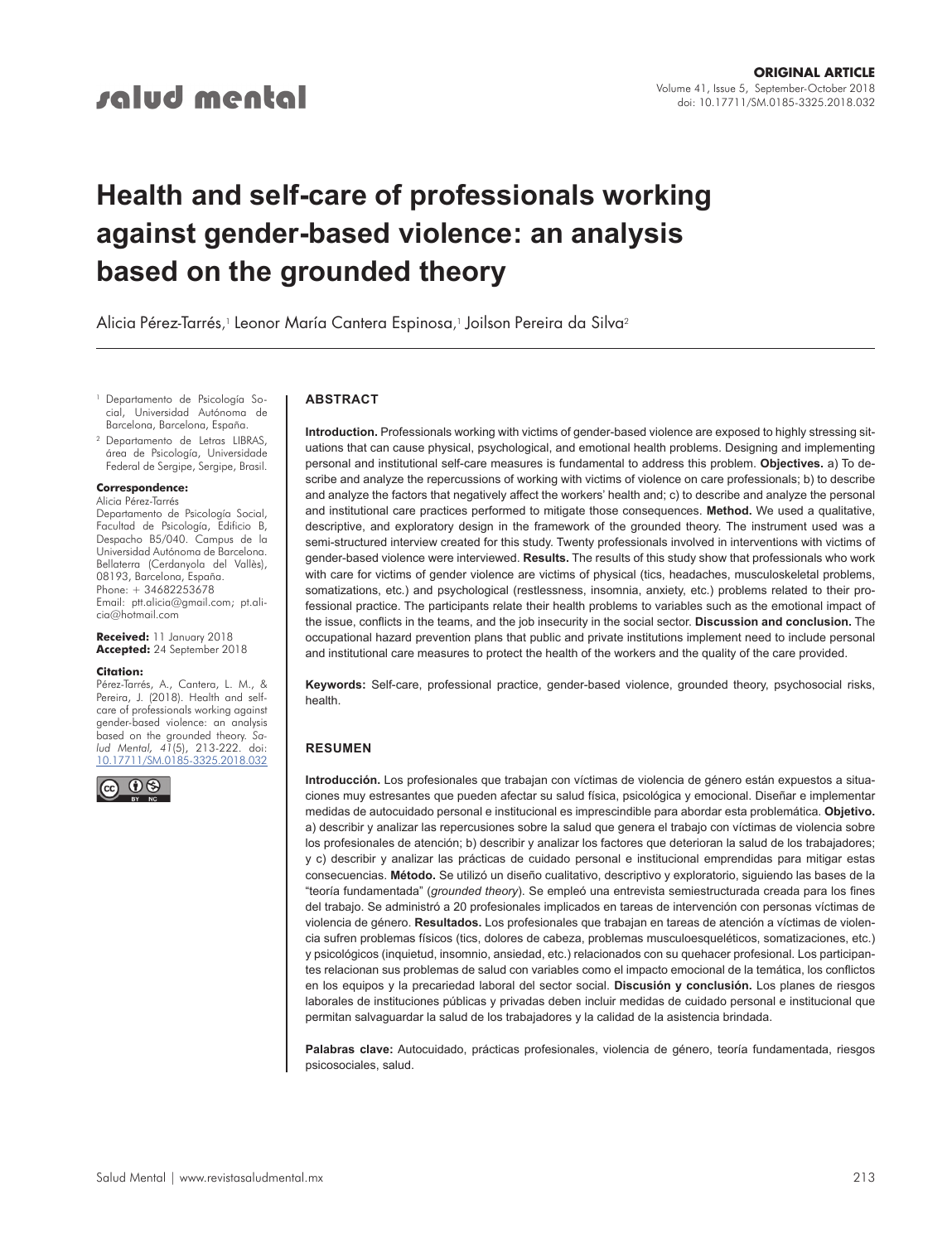# **INTRODUCTION**

The political and social awareness raising that has happened in the past 50 years about gender-based violence has allowed for the deployment of equality policies, and regional and state legislations, as well as the creation of entities responsible for promoting and guaranteeing the treatment of gender-based violence in different countries around the world.

In Spain, in line with the National Plan for Sensitization and Prevention of Gender-based Violence, contained in the *[Boletín Oficial del Estado \(2004\)](#page-9-0)*, specialized work teams are responsible for organizing, designing, and executing interventions under the coordination of different intervention axes: justice, security, health, social services, and psychological intervention.

More than ten years after the implementation of these services, it is important to look back at the teams that work against violence because, in accordance with different studies, the professionals engaged in care for victims of violence could be vulnerable to the stress resulting from helping and caring for victims of traumatic events [\(Arón & Llanos,](#page-9-1) [2004](#page-9-1); [Ojeda, 2006](#page-9-2); [Acinas, 2012;](#page-9-3) [Izcurdia & Puhl, 2017](#page-9-4); [Gomà-Rodríguez, Cantera, & Pereira, 2018](#page-9-5)). According to [Arón and Llanos \(2004\),](#page-9-1) being exposed to a high level of work-related wear can cause severe psychological disorders and departure from the profession or the work area.

In the context of the workers engaged in care for gender-based violence, [Izcurdia and Puhl \(2017\)](#page-9-4) refer to the complexity of roles and tasks that confront these professionals and their relationship with stress and spillover in professional practice. Their results conclude that burnout rates are high among the professionals working with these problems. In another study by [Quiñones, Cantera, and Oje](#page-9-6)[da \(2013\),](#page-9-6) the focus was on the reproduction of violence at the centers that work against gender-based violence. In the conclusions, the "effects of this violence" are referred to, mentioning physical symptoms, paralysis, and low self-esteem because of the workers' professional activity.

The studies cited above ([Arón & Llanos, 2004](#page-9-1); [Ojeda,](#page-9-2) [2006](#page-9-2); [Acinas, 2012;](#page-9-3) [Quiñones et al., 2013](#page-9-6); [Izcurdia & Puhl,](#page-9-4) [2017](#page-9-4); [Gomà-Rodríguez et al., 2018](#page-9-5)) try to raise awareness and give voice to the repercussions of working with these issues. Transferring this discomfort to institutions and achieving an in-depth understanding of the need for action is a very hard task, mainly due to the lack of resources in the sector and the professionals' responsibility for their own health and well-being. To promote the well-being and health of these workers and achieve an appropriate care relationship, this scenario needs further visibility. This also implies taking urgent measures and making proposals that help these professionals to face the difficulties they suffer. Therefore, some authors ([Arón & Llanos, 2004;](#page-9-1) [Oje](#page-9-2)[da, 2006](#page-9-2); [Santana & Farkas, 2007;](#page-9-7) [Guerra, Guenzalida, &](#page-9-8) [Hernández, 2009;](#page-9-8) [Cantera & Cantera, 2014\)](#page-9-9) propose the investigation and implementation of self-care in all of its dimensions. Self-care has been defined by [Cantera and Can](#page-9-9)[tera \(2014\)](#page-9-9) as "the development of skills for the management of emotions, which permit, in an active and conscious way, care in the first person while intervening to promote personal and collective well-being" (p.89). The function of self-care is to regulate the factors that affect individual development and activities for the benefit of life, health, or well-being ([Prado, González, Gómez, & Romero, 2014](#page-9-10)).

The general objective of this research is to grasp relevant concepts related to the health and self-care of professionals working in care for victims of gender-based violence. Therefore, this research aims to achieve three specific objectives: 1. describe and analyze the repercussions of working with victims of gender-based violence on health; 2. describe and analyze factors (personal, social, or institutional) that influence the occurrence of these physical or psychological repercussions on the professionals' health; 3. describe and analyze the practices performed to prevent or solve these consequences.

# **METHOD**

#### **Design**

This research has a qualitative, analytical, and exploratory design. Due to the recent creation of teams specialized in the treatment of gender-based violence in the Spanish context, references describing the professional reality and the health and self-care of these professional teams are scarce. Nevertheless, a framework of models and studies on the issue is fundamental as these shortcomings should not affect the health of the professionals working in the sector, which would contradictorily turn them into obstacles for the elimination of gender-based violence. The use of the qualitative method permits knowing the facts, processes, structures, and people in their totality and depth ([Mendoza, 2006](#page-9-11)). Therefore, it is considered a suitable method to capture and identify relevant phenomena in this field.

To achieve the objectives, a semi-structured interview was used; this involved a conversation between researcher/participant to understand, through the own words of the subjects interviewed, their perspectives on their experiences ([Mendoza, 2006](#page-9-11)). This sample consisted of 20 female and male workers from the province of Barcelona-Spain who had worked or are currently working in actions related to the elimination of gender-based violence.

For the qualitative analysis of these data, the grounded theory was applied, which supposes the emergence of social patterns from research data ([Trinidad, Carrero, & Soriano,](#page-9-12) [2006](#page-9-12)). As a guide for the presentation of the results, the recommendations of the COREQ ([Tong, Sainsbury, & Craig,](#page-9-13) [2007](#page-9-13)) were followed.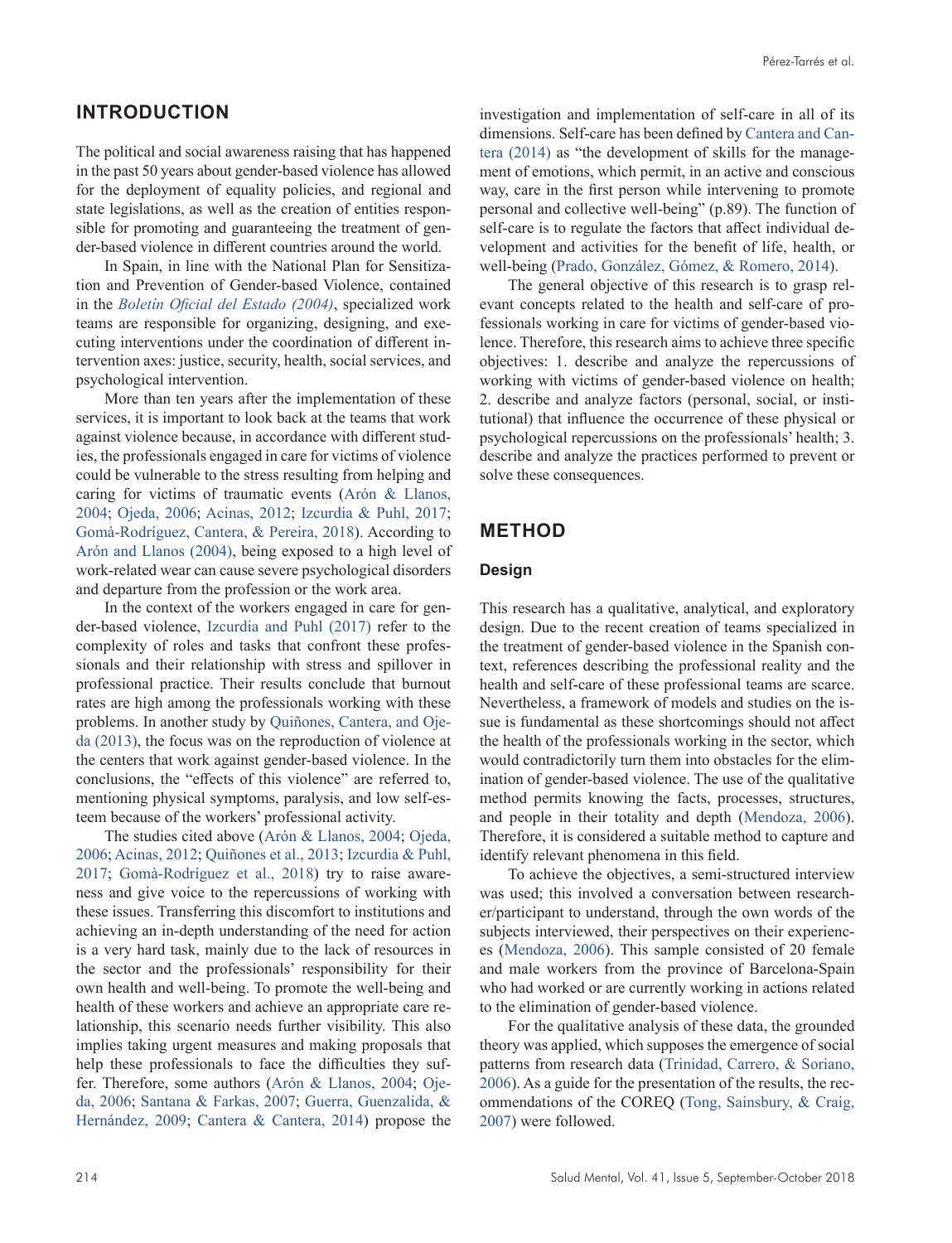#### **Sample and context**

The choice of the sample was not random. For the selection, snowball and theoretical sampling was used. Snowball sampling involves the selection of participants in a small group, which leads to other individuals who meet the characteristics; these then lead to others and so on until the number of individuals needed is obtained ([Fuentelsaz,](#page-9-14)  [2004](#page-9-14)). On the other hand, theoretical sampling is used to select those units (persons, situations) that enhance the quality of the information ([Trinidad et al., 2006](#page-9-12)). One of the principal investigators was acquainted with three of the interviewees (without any personal relationship), while none of the investigators knew any of the other 17 participants. The interviewer was not familiar with the interviewees.

In this research, 18 women and two men participated from the province of Barcelona-Spain. To choose these professionals, the only inclusion criterion was having been involved in the past or being currently involved in prevention, intervention and eradication of gender-based violence (without taking into account the type of association or institution where they worked). The interviewees were members of teams created as a result of the trend to implement stable care programs for women and specific technical structures at the autonomous and local levels (state, autonomous, and local equality policies) [\(Lombardo, 2002\)](#page-9-15) after the implementation of Ley Orgánica 1/2004 de Medidas de Protección Integral contra la Violencia de Género in the Spanish State. The participants' sociodemographic characteristics are displayed in Table 1. To comply with ethical issues and preserve the interviewees' identity, after the interviews, the participants received fictitious names, which were used from the transcripts onwards.

#### **Procedure**

#### *Instrument*

The instrument used was the semistructured interview. This is considered as a planned and goal-oriented interaction between two people. The interviewee gives his opinion and the interviewer collects that particular view ([Campoy &](#page-9-16)  [Gomes, 2015](#page-9-16)). The interview was created *ad hoc* for the purpose of this research. A short questionnaire was also prepared to collect the participants' sociodemographic characteristics.

Before the elaboration of the interview, an exhaustive search was performed of the most representative terms related to the following theme; violence, gender-based violence, burnout, occupational health, health of workers engaged in teams specialized in violence, and self-care. Then, a reference based was created for all the team members. To design the interview, background experiences in contexts like our research context were used, as these could serve as a guide to design our study. In addition, the members of the research team discussed the interview questions and themes until they reached a consensus on these topics. Finally, a semistructured interview was created with open questions, which was sufficiently flexible to be able to identify themes the researchers had not captured in advance. Next, the general themes are presented, as well as some of the interview questions used:

1. Questionnaire with sociodemographic data.

| Table 1                          |  |
|----------------------------------|--|
| Sociodemographic characteristics |  |

| Participant   | Age | Sex   | Children                  | Marital status  | <b>Function</b>                         | Type<br>of institution |
|---------------|-----|-------|---------------------------|-----------------|-----------------------------------------|------------------------|
| Laura $(5)$   | 36  | Woman | One daughter              | <b>Divorced</b> | Coordination                            | Public                 |
| Cristina (10) | 52  | Woman | Two sons                  | Married         | Social Educator                         | Public                 |
| Lidia (9)     | 40  | Woman | No                        | Single          | Coordinator of gender equality programs | Public                 |
| Carla (8)     | 59  | Woman | Two sons                  | Married         | Social worker                           | Public                 |
| Esther (7)    | 38  | Woman | No                        | Married         | Psychologist                            | Public                 |
| Julia (4)     | 54  | Woman | Two sons                  | Married         | College teacher                         | Private                |
| Marisa (6)    | 47  | Woman | One daughter and one son  | Married         | Psychologist                            | Public                 |
| Sofía (2)     | 77  | Woman | Two sons and one daughter | <b>Divorced</b> | Coordinator women's association         | Private                |
| Javier (3)    | 43  | Man   | One daughter and one son  | Married         | Private association                     | Private                |
| Mireia(1)     | 44  | Woman | Two daughters             | Married         | Psychologist                            | Public                 |
| Ana (11)      | 27  | Woman | No                        | Single          | Psychologist women's association        | Private                |
| Sonia (12)    | 56  | Woman | One daughter              | Married         | Social educator                         | Public                 |
| Araceli (13)  | 53  | Woman | One son                   | Married         | Equality technician                     | Public                 |
| Susana (14)   | 52  | Woman | One son                   | Married         | Psychologist                            | Public                 |
| María (15)    | 27  | Woman | No.                       | Single          | Psychologist in association             | Private                |
| Jorge $(16)$  | 28  | Man   | No.                       | Single          | Psychologist in social entity           | Public                 |
| Daniela (17)  | 46  | Woman | No.                       | Single          | Legal counselor and lawyer              | Public                 |
| Sílvia (18)   | 43  | Woman | One son                   | Married         | Center coordinator and social educator  | Private                |
| Beatriz (19)  | 38  | Woman | One daughter              | Married         | Legal advisor                           | Public                 |
| Judith (20)   | 36  | Woman | No.                       | Married         | Psychologist in women's care            | Public                 |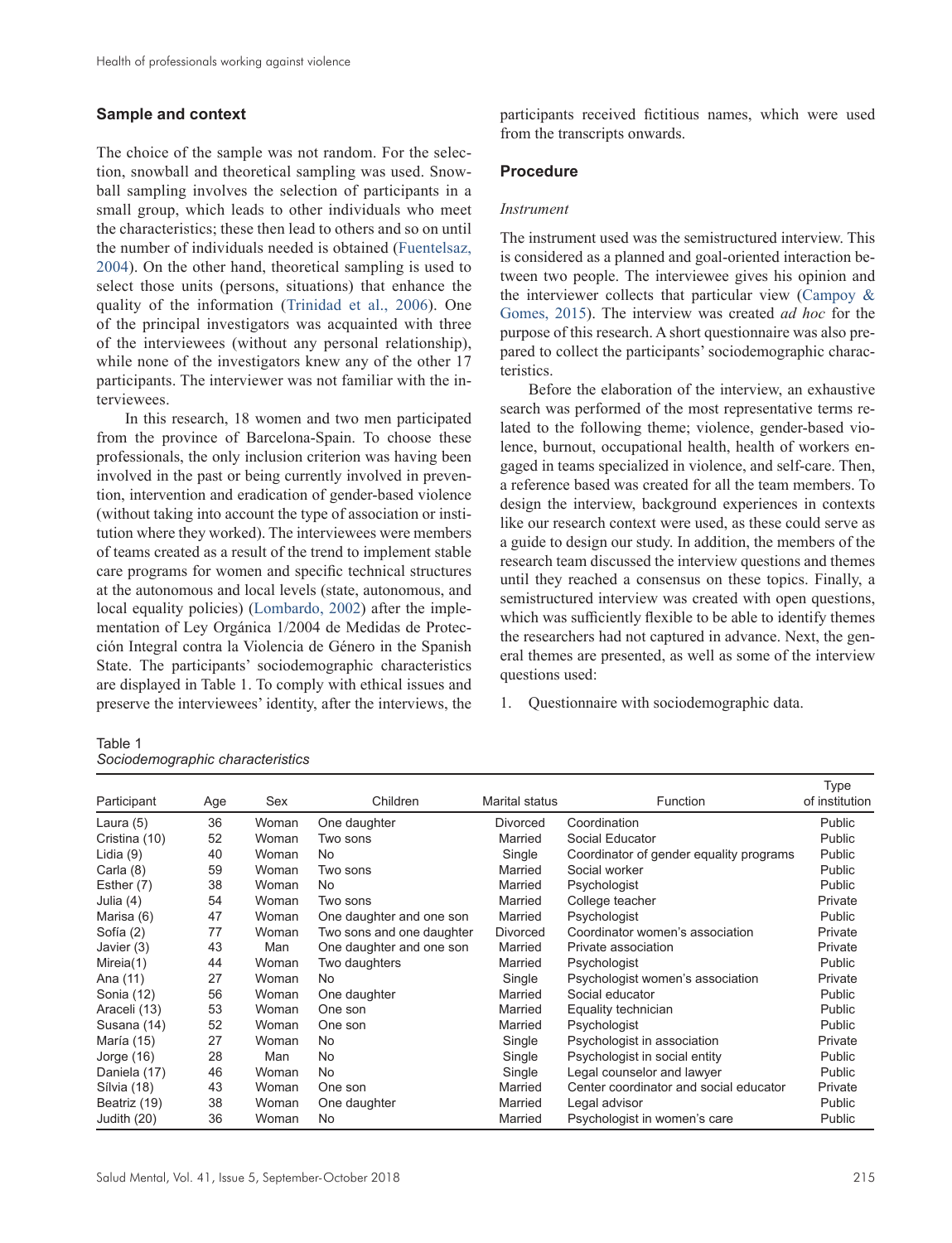- 2. Professional trajectory: In what labor conditions do you perform your work? What are your responsibilities? Why did you start working with violence? How long have you worked with this theme?
- 3. Statements about violence: What does violence mean for you? What is gender-based violence? What types of violence do you recognize?
- 4. Conflicts and work-related violence: What forms of violence have you met in this work context? Have you experienced some type of conflict in your workplace? What is the effect of working with violence in the conflicts?
- 5. Health and Self-Care: How is your physical and psychological health doing? Do you believe that working with violence affects your health? Do you perform any personal care measure? Are there institutional care measures?

#### *Data collection and analysis strategy*

The interviews took between 30 and 60 minutes, were held face-to-face in Spanish (the only people present were the investigator and interviewee), and took place over an eightmonth period, from October (2016) till June (2017). First, the participants were contacted by telephone, agreeing on a suitable place to guarantee their participation in the study. In addition, field notes were taken during the interviews, including: incidences, the interviewer's impressions, non-verbal language, and other considerations. Interviews were held until the theoretical saturation of the data was reached (this means that the collection of new data no longer provides additional information to explain the existing information ([Vivar, Arantzamendi, López-Dicastillo, & Gordo, 2010](#page-9-17)).

All interviews were recorded with a simple recorder and transcribed using InqScribe software. To analyze these interviews, the premises of the Grounded Theory were followed. Following the method proposed by this theory and the constant comparative method (collecting, coding and analyzing the data in a systematic way) ([Vivar et al., 2010](#page-9-17)), open, axial and selective coding of the reported information was carried out, as follows:

- a) Open coding: the main concepts were identified through the "line by line" process ([Strauss, Corbin, & Zimmer](#page-9-18)[man, 2002\)](#page-9-18), which supposes a detailed analysis of each of the interviews. After this analysis, codes were assigned to represent the ideas and situations detected in the interviewees' words. In addition, a script was created with comments on the identified elements. Based on this initial coding, the themes were established which the participants represented most, departing from the axes created in the interview script (health, self-care, work-related violence, work-related conflicts, professional trajectory, violence, and gender-based violence).
- b) Axial coding: the data collected in the previous phase were grouped in semantic families, systematically

constructing the categories and subcategories and inquiring about existing relationships among them. The script with comments was used as a guide. At the end of this process, 23 categories and 90 subcategories emerged, organized in three dimensions (health, ideas about violence, and work-related conflicts) related to the main research axes.

c) Selective coding: we inquired about the central meaning or idea of the research, exhaustively integrating, refining and developing the categories surrounding a central theoretical concept (health problems and conflicts). The categories were reduced to 21, as two were similar and therefore combined. Finally, 90 subcategories were obtained. Furthermore, after the selective coding of the data, the theoretical saturation of the different categories and subcategories was identified, permitting the final construction of the central categories in the study through the analysis of the properties and theoretical meaning of their contents.

The investigators met every two weeks and/or every month to analyze the data. In addition, they shared doubts, suggestions, and comments by email. In that period, the suitability of the categories was discussed, as well as their relationship with the subcategories and their properties. During those meetings, they particularly debated on the theoretical saturation of the data (and hence about the quality of the categories) and on the need to proceed with the theoretical sampling. The interviews were analyzed in two batches. First, 11 interviews were analyzed. After the analysis, the researchers identified that some categories had little meaning and properties, which is why they proceeded with the theoretical sampling. The saturation point was reached after nine additional interviews (second batch). For the analysis, the interview transcripts were used, together with a shared Excel database, to construct the matrix of analytic dimensions, categories, subcategories, and elements.

To improve the methodological quality of the study, an intra-method methodological triangulation was designed which, according to [Aguilar and Barroso \(2015\)](#page-9-19), involves the review of information at different points in time. For the sake of this triangulation, the transcripts were reread on several occasions and compared with the result matrix during the months after the end of the analysis (March and May).

To locate and relate the phenomena that emerged from the categories and graphically represent the situation under analysis, we created a conceptual map to interpret the relations inferred among the phenomena detected in the interviewees' discourse (Figure 1).

#### *Ethical aspects*

All participants were informed of the aims and phases of this investigation. Therefore, an informed consent form was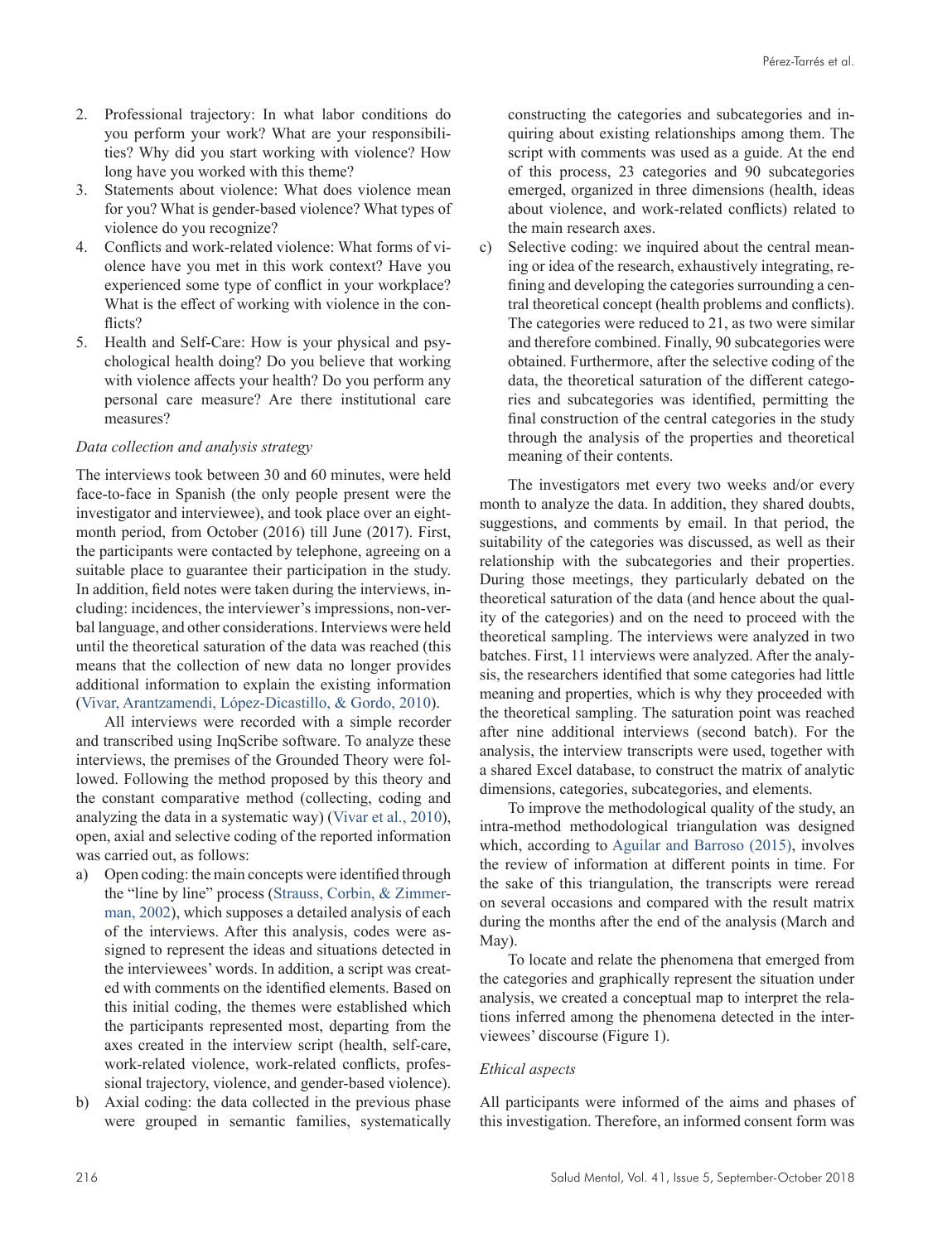

*Figure 1.* Relational model. *Source:* Elaborated by the authors.

used, which included information on: objectives, method, and rights of the interviewee. All participants were required to sign this form before their inclusion in the study. The interviewees were informed about the team members and the status and credentials of the interviewer. The ethical aspects of this research complied with the guidelines for good research practices of [Universitat Autònoma de Barcelona](#page-9-20)  [\(2013\)](#page-9-20). There are no conflicts of interest in this study.

## **RESULTS**

The analysis of the interviews resulted in 560 elements, which were grouped in three dimensions, 21 categories, and 90 subcategories. Due to the large quantity of information resulting from the data analysis in this study, an explanation and detailed interpretation of all of these dimensions, categories, and subcategories would go beyond the limits of this article. Therefore, and to respond to the proposed objectives, we will analyze those data that offer a larger quantity and higher quality of information. The data are organized into six categories within the dimensions "Health and daily life" and "Conflicts at work" (Table 2). These dimensions,

categories, and subcategories were mutually related in a central conceptual map, which allows us to explain the interpretation process of the extract information (Figure 1). To clarify and support the results displayed, the set of citations for each category is shown in Tables 3 and 4. We consider that this presentation mode facilitates the organization of the results and offers a simpler and more contrasting view.

## **Categories repercussions on health and repercussions on work**

For the category of repercussions on health, the interviewees claim to suffer mainly physical, psychological, and behavioral consequences. The most cited physical problems were burnout syndrome, stress, reduced immunity, tics, headaches, musculoskeletal problems and somatization. In general, the participants' discourse indicates generalized tiredness "I was completely exhausted" and the feeling of living with a lot of stress "you blame yourself a bit for not having done otherwise" (Table 3, quotes A, D, G, H).

Among the psychological repercussions found there are symptoms of anxiety and depression: negative thoughts, restlessness or insomnia and feelings of loneliness. They were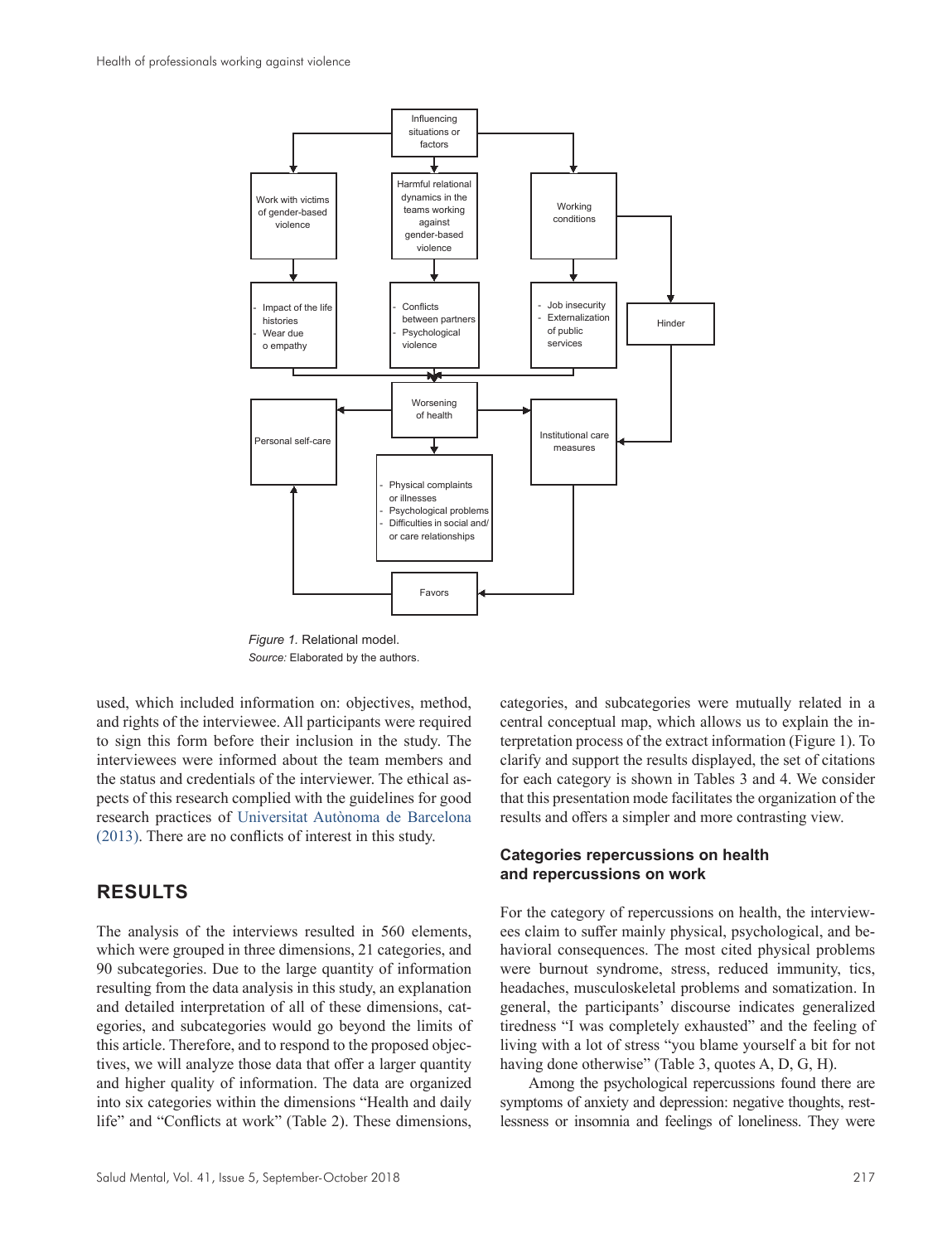| Dimension: health and daily life             |                                                                                                       | Dimension: work-related conflicts |                                                                                                                                      |  |
|----------------------------------------------|-------------------------------------------------------------------------------------------------------|-----------------------------------|--------------------------------------------------------------------------------------------------------------------------------------|--|
| Categories                                   | Subcategories                                                                                         | Categories                        | Subcategories                                                                                                                        |  |
| Repercussions for health                     | Physical<br>Psychological<br>Behavioral                                                               | Institutional problems            | Dismissal<br>Job insecurity<br>Political changes<br>Institutional maltreatment<br>Lack of resources<br>Lack of economic transparency |  |
| <b>Employment repercussions Transfer</b>     | Exhaustion<br>Discouragement                                                                          | Team problems                     | <b>Discussions</b><br>Triangulation<br>Competitiveness<br>Traumatization of the team<br>Competitiveness                              |  |
| Self-care                                    | Definition of self-care<br><b>Strategies</b><br>Implementation problems                               |                                   |                                                                                                                                      |  |
| Institutional care measures Basic conditions | Physical conditions<br>Psychological conditions<br>Insufficient measures<br>Proposals for improvement |                                   |                                                                                                                                      |  |

Table 2 *Dimensions, categories, and subcategories analyzed*

expressed by the inability to disconnect from work "I am unable to get the woman's history out of my head," leaves due to depression and anxiety or constant worry (Table 3, quote C). The interviewees affirm that they are also victims of behavioral repercussions, which would have to do with problems with the family environment or with their friendships. The main consequences cited in this aspect are discussions in the couple "my partner gets angry at me...," reduction of free time or discussions with friends and difficulties to set limits (Table 3, quotes F and I). In response to the question "What repercussions does work with violence have for you?," used to investigate the consequences suffered, two of the participants affirmed that they had not suffered health consequences (Table 3, quote E). Their narratives also indicate that the repercussions were only posi-

Table 3

*Word-for-word quotes from the categories: repercussions on health and repercussions on work*

| Category                | Participant | Quote | Text                                                                                                                                                                                                                     |
|-------------------------|-------------|-------|--------------------------------------------------------------------------------------------------------------------------------------------------------------------------------------------------------------------------|
| Repercussions on health | Lidia       | A     | "We are on the frontline, we have sustained the crisis $(\ldots)$ It has really gotten<br>to us these years. We all have something that hurts, if you don't go down"                                                     |
|                         | Clara       | B     | "This work has made me seek many things, which are not relevant to it but I<br>have to thank them "                                                                                                                      |
|                         | Judith      | C     | "Lately you sometimes see, as you see such bad and important situations in<br>which you play a very important role, in which I can't get the woman's history<br>out of my head, in my free time"                         |
|                         | Silvia      | D     | "Getting pregnant with this tension you feel is impossible. That is, whether you<br>want to or not you blame yourself a bit for not having done otherwise and for<br>not having gone on leave immediately"               |
|                         | Ana         | E     | "I haven't experienced migraine, headaches, lack of sleep, fatigue, sadness<br>I never feel bad. I am very rational"                                                                                                     |
|                         | Lidia       | F     | "My partner gets angry at me, he said I didn't have to do this "                                                                                                                                                         |
|                         | Marisa      | G     | "I completely lost my immunity, I started to get sores, I was totally exhausted"                                                                                                                                         |
|                         | Lidia       | н     | "The diseases are also telling you how much you have borne and kept quiet"                                                                                                                                               |
|                         | Javier      |       | "What you didn't say at work you said it at home"                                                                                                                                                                        |
| Repercussions on work   | Marisa      | J     | "I can get terrible statements, but if I simply listen to that terrible discourse and<br>that's it, if I am no longer motivated, I have no illusions that can be lethal"                                                 |
|                         | Laura       | K     | "In something of course yes but I have always seen to the women or<br>interacted with them differently because someone was pinching me here or<br>but well unconsciously something must have been transmitted of course" |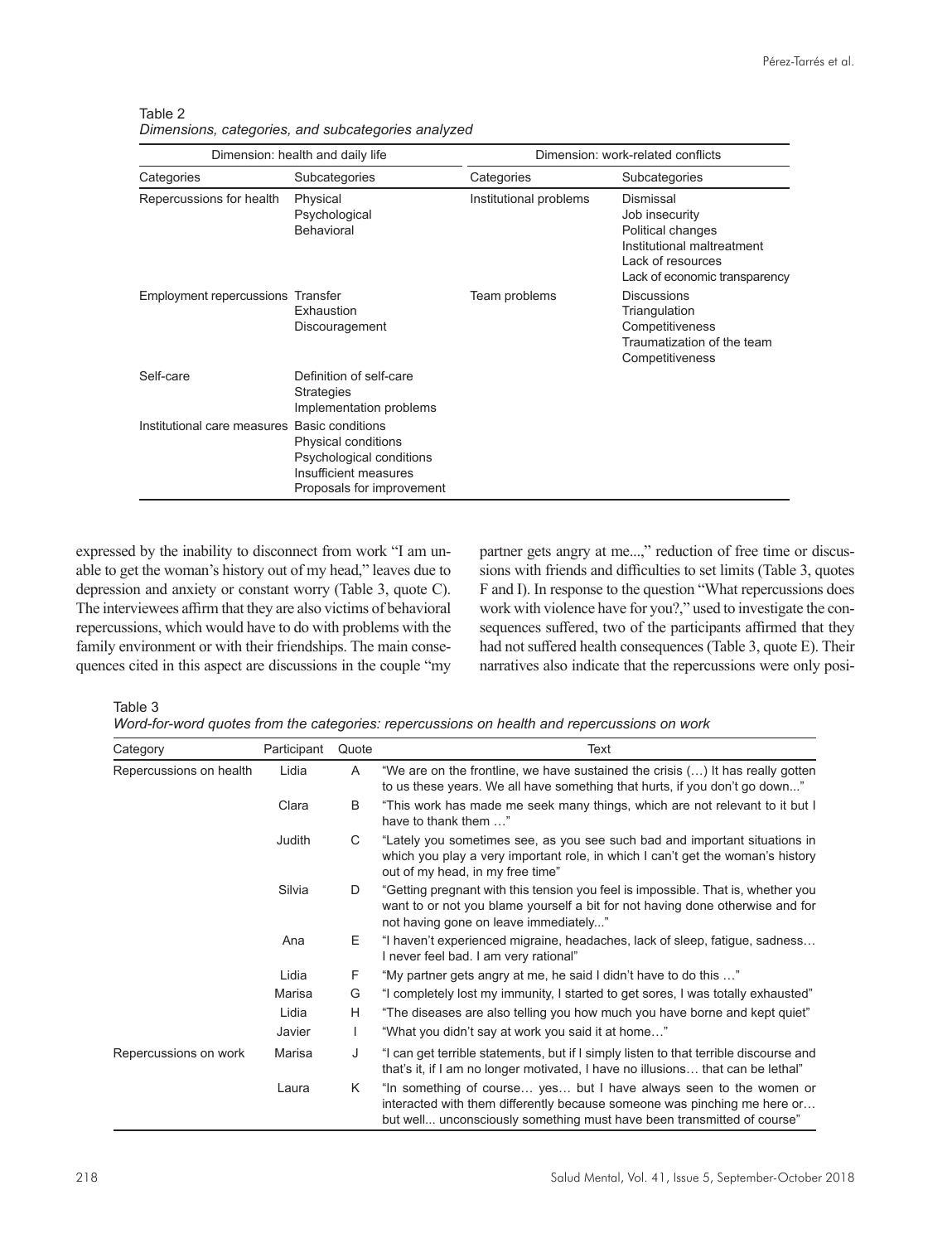|  | ar | 11 | r. |  |
|--|----|----|----|--|
|  |    |    |    |  |

|  |  |  | Literal quotes in the category conflicts at work and literal quotes categories self-care and institutional care measures |
|--|--|--|--------------------------------------------------------------------------------------------------------------------------|
|--|--|--|--------------------------------------------------------------------------------------------------------------------------|

| Category                       | Participant    | Quote | Text                                                                                                                                                                                                                                            |
|--------------------------------|----------------|-------|-------------------------------------------------------------------------------------------------------------------------------------------------------------------------------------------------------------------------------------------------|
| Conflicts with the institution | Carla          | Α     | "The burden, everything related to charging in management can cause con-<br>flicts and health problems in a team that does not know how to manage it "                                                                                          |
|                                | <b>Esther</b>  | B     | "There are low salaries with emotionally very stressful jobs there is great<br>turnover in the teams because the recognition part is not there, the good work-<br>ing conditions are not there"                                                 |
|                                | Mireia         | C     | "This thing of being required to demonstrate and deliver what I have been<br>doing for so long"                                                                                                                                                 |
|                                | Carla          | D     | "You can think, jeez, I get everything if they do not put it on another person"                                                                                                                                                                 |
| Conflicts in the teams         | Judith         | Е     | "We are a team, which is traumatized. Historically I believe it has been trauma-<br>tized but – there is a person on leave – there is a way, a self-care strategy is to<br>give you power to try and analyze how the violence affects our team" |
|                                | Javier         | F     | "In this last entity I have experienced situations of violence, let's see how I'd<br>put it ah, I don't know ah I don't know, it's hard to recall if I recall hav-<br>ing felt bad but no idea I don't know"                                    |
|                                | Sonia          | G     | "There was a very abusive environment, it got to me emotionally I needed<br>treatment for depressive symptoms"                                                                                                                                  |
|                                | <b>Esther</b>  | H     | "Violence in the team is terrible, it's devastating in my case there has been<br>great anguish, not eating and having great difficulty to sleep"                                                                                                |
| Self-care                      | Ana            | I     | "Self-care means gaining awareness and the need to think of oneself, positive<br>self-concept, self-esteem, safety and reconstruction"                                                                                                          |
|                                | Julia          | J     | "Self-care is a space that allows you to recognize yourself as needing care"                                                                                                                                                                    |
|                                | Sofía          | K     | "Self-care means working for yourself, doing things for yourself, being well<br>vourself"                                                                                                                                                       |
|                                | Marisa         | L     | "Self-care is what I got left when everyone goes to sleep I am very tired and<br>I want to sleep"                                                                                                                                               |
|                                | Javier         | M     | "My self-care is, if I can, I sleep. And, if I can, I take a shower. And if I can, I<br>eat and if I've got that I already feel that I'm taking care of myself" P. 7.                                                                           |
| Institutional care measures    | <b>Beatriz</b> | N     | "I believe that the institution should preview, on the one hand, a standard, in<br>the decree that regulates that service's safe houses"                                                                                                        |
|                                | Lidia          | O     | "I do not have to be well because I spend my salary on therapies. Here the<br>institution would have to do things to prevent psychosocial risks"                                                                                                |
|                                | Marisa         | P     | "What's good about them is that they allow us to provide plenty of education<br>and supervisions"                                                                                                                                               |
|                                | <b>Beatriz</b> | Q     | "I believe that the institution should preview, on the one hand, a standard, in<br>the decree that regulates that service's safe houses"                                                                                                        |

tive aspects, such as personal growth, the search for resources "This work has made me look for many things ... I have to thank them," strengthening or learning (Table 3, quote B).

The category labor repercussions give us information about the incidence of working with violence in the same professional practice; the interviewees affirmed that the main consequences in this sense are related to the transfers with the users, demotivation for the work to be done, and loss of empathy (Table 3, quotes J and K). The results presented above respond to our first objective: the analysis and interpretation of the repercussions for the professionals.

## **Categories institutional problems and team problems**

The categories institutional problems and team problems provide information about the causes of the repercussions the professionals interviewed in this research suffered and, therefore, provide a response to our second objective: description, analysis and interpretation of the influential factors in the workers' health.

Among all the subcategories that emerged from the narratives analyzed, those that all the participants cited as strongly influencing the problem are detailed below: first, the job insecurity "there is no part about good working conditions..." or the lack of resources to carry out the work in optimal conditions "I get everything ... if they do not put it on another person..." (Table 4, quotes B and D). The main elements that make up these concepts are the practice of unpaid overtime, low salaries, temporary contracts and part-time contracts. On the latter, participants say they do not have enough time at work to provide adequate care to users or to meet the required commitments.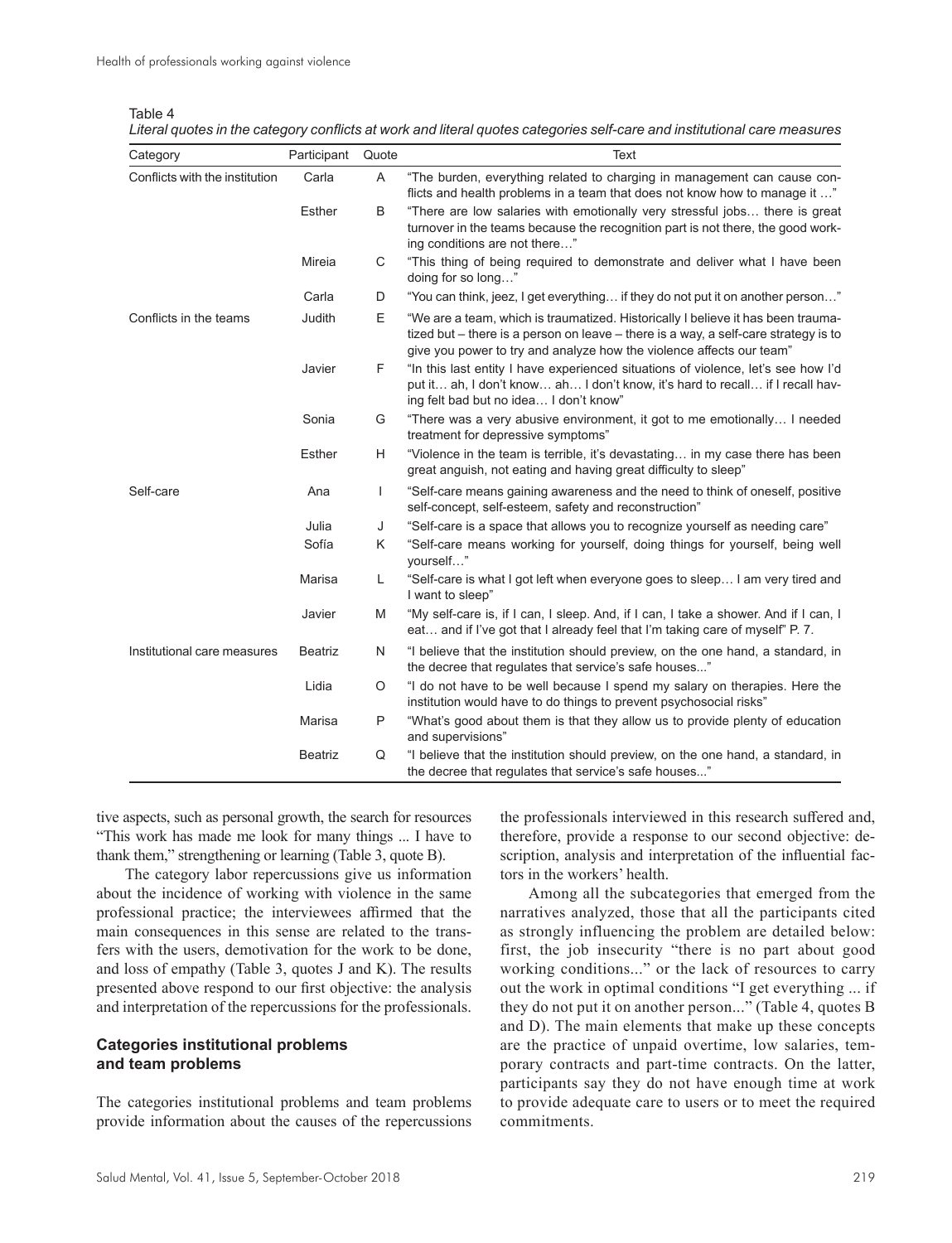Second, the institutional abuse they suffer because of these precarious working conditions they describe. The analysis of the interviewees' discourse indicates that "the burden" of work in terrible working conditions in some cases is a reason that directly and clearly affects the health of these workers (Table 4, quotes A and C).

Thirdly, the participants affirm that the conflicts in the work teams in this sector are strongly present and entail repercussions both at work and at a personal level. The narratives of these professionals reflect that these conflicts not only have to do with factors related to the type of work or working conditions, but also with the reproduction of violent dynamics present in other relational systems that would be reproduced in this sector. The most present subcategories would be discussions, competitiveness and traumatization of teams, "we are a team, which is traumatized..." (Table 4, quote E). These factors turn into the existence of violence in some cases, "in this last entity I have experienced situations of violence...," mainly psychological, in the work teams that work to eradicate gender violence (Table 4, quotes F, G, and H).

## **Categories self-care and institutional care measures**

To respond to our third study objective, we investigated the interviewees' concept of self-care. The analytic elements that constitute the category "definition of self-care" were: "Space that allows you to recognize yourself as needing care," connection with oneself, free time, emotional management tools, good relations, to take oneself into account and "gaining awareness and the need to think about oneself" (Table 4, quotes I, J, and K). The strategies that the interviewees say they carry out for self-care are mainly to disconnect, repair, share, reflect, and live loneliness, hope and have illusions, play sports (connect with the body), eliminate harmful habits, share experiences, have contact with nature and animals, be positive, do therapy, and perform distracting activities.

The participants expose some problems for the accomplishment of this self-care though. The main difficulties exposed are related to the condition of being a woman (refers to the burden of tasks and the assigned family care roles), the lack of time "self-care is what I have left when everyone goes to sleep..." and the lack of institutional response to the physical and psychological problems the workers report "I do not have to be well because I spend my salary on therapies" (Table 4, quotes L and O). The narrations of the interviewees indicate that there are deficits in the practice of this care.

Likewise, the institutional care response constitutes the following category; institutional care measures. In the first place, the participants' discourse reveals that it is essential to have basic working conditions (salary, schedule, vacations, etc.) as a starting point for institutional care. Secondly, the subcategories physical care and psychological care are presented. The elements that make up these subcategories are supervisions, training and the emphasis on postural improvement (Table 4, quote P). On the other hand, the main problems our participants reported are incomprehension, political changes, lack of institutional commitment, and lack of awareness about the workers' needs (Table 4, quotes N and O). The interviewed professionals affirm that there should be legal regulations, facilities to take sabbaticals, supervisions, constant training, and an increase in personnel as institutional measures to improve self-care and working conditions (Table 4, quote Q).

# **DISCUSSION AND CONCLUSION**

The study participants' reports draw a scenario full of obstacles, deficiencies, and heavy professional burdens. The repercussions described entail severe consequences for health that, far from being solved, are mostly ignored or treated partially by the institutions where they perform their professional work. These difficulties derive from some situations in the social, economic, and relational context of work in care for victims of violence (Figure 1).

The study participants relate the physical and psychological problems they suffer or have suffered, occasionally and in the long term, with the type of work that is performed; work against gender-based violence. Therefore, the impact of these issues is recognized as one of the main triggers of the stress and exhaustion suffered.

[Freudenberger \(1974\)](#page-9-21) defines burnout as a syndrome in response to the chronic emotional stress (physical and psychological exhaustion) individuals dedicated to caring for others are victims of. The physical and mental health conditions the study participants described because of their professional practice could indicate burnout.

Some studies clarify and offer information on the variables that influence the emergence of this syndrome. To give an example, in a study by [Gil-Monte \(2003\)](#page-9-22) on the emergence of burnout in nursing, the importance of addressing problems in the organizational context (work climate, working conditions, etc.) was mentioned to avoid its emergence among the professionals. In another study, involving teachers, some social or work-related factors (misalignment in schedules, lack of external support, conflicts with the institution, etc.) were also considered as antecedents of the health problems detected [\(Castillo & Alzamora,](#page-9-23) [2015](#page-9-23)). [Soto-Rosales and González-Losada \(2018\)](#page-9-24) argue that the social workers face highly stressing tasks, due to the complexity of their professional practice.

The work-related framework (extreme work-related demands, personal characteristics of the workers, social service work, etc.) in those study results coincides with the information analyzed in our study. Nevertheless, the difference in the roles, tasks, themes, users, or expectations among the different job contexts become realities that are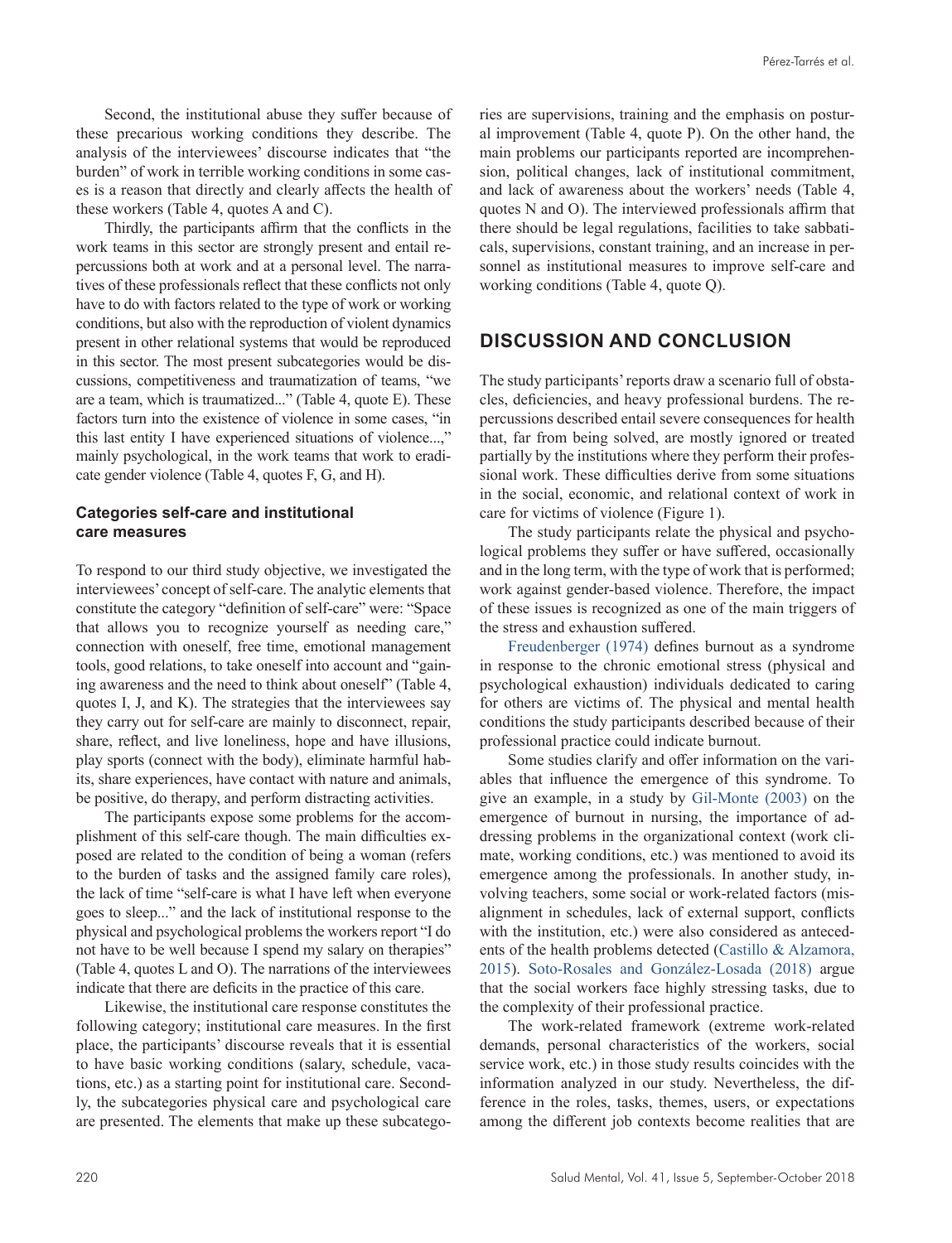hard to compare, as care for victims of gender-based violence implies not only working with people, but also constant contact with the horror of violence.

Thus, beyond the social service work described in the studies cited about burnout, some more specific studies involving professionals working with the elimination of violence highlight the costs of working with emotionally stressful situations and the difficulties of caring for those who suffer emotionally ([Claramunt, 1999;](#page-9-25) [Arón & Llanos,](#page-9-1)  [2004;](#page-9-1) [Ojeda, 2006](#page-9-2); [Acinas, 2012;](#page-9-3) [Bernad, Pérez, Díaz,](#page-9-26)  [García, & Villagrasa, 2013](#page-9-26); [Cantera & Cantera, 2014](#page-9-9)). Our findings are in line with those authors' findings, arguing that listening to the stories and experiences of the service users compromised the interviewed workers' health. In addition, and according to the professional discourse analyzed, besides the emotional impact of working with violence, there are two factors with a crucial influence on the interviewees' self-perceived health: the working conditions under which the work is carried out and the reproduction of the violence that occurs within the teams.

Regarding the first factor, working conditions, it is important to contextualize this labor market within the economic crisis that took place in 2008 worldwide, which meant a drop in economic activity, a long period of recession and cuts in public spending ([Sánchez-Martínez,](#page-9-27)  [Abellán-Perpiñán, & Oliva-Moreno, 2014](#page-9-27)). Based on their experience, the participants affirm that the outsourcing of services and the job insecurity resulting from the economic crisis negatively influence their working conditions and their health.

The second aspect analyzed, the reproduction of violence in the teams that work against it, is a form of psychological violence among colleagues, which includes abusive actions such as excessive demands, threats, pressure, insults, blackmail, or other forms of disrespect. In a qualitative study ([Quiñones et al., 2013](#page-9-6)), it was stated that violence can be generated in work teams engaged in care for victims of gender-based violence, and that it is not due to stress derived from work, but to the interactions that reproduce the political, economic and control system that sustains the patriarchal ideology.

In a study on the self-care of professionals who take care of victims of violence, [Arón and Llanos \(2004\)](#page-9-1) exposed the traumatization of the teams as a difficulty in these professional environments. This traumatization was defined as "the effect of reproducing the dynamics of the circuit of violence in the workgroup" (p.5). On the other hand, [Izcur](#page-9-4)[dia and Puhl \(2017\)](#page-9-4) argue that the contradictions (on different viewpoints) in the transdisciplinary teams in charge of care for victims of family or gender violence suppose difficulties that need to be overcome. That is the only way to achieve a common perspective among the different professionals on the complex psychosocial realities. Finally, and according to [Quintana \(2005\)](#page-9-28), the traumatization of the

teams working against child mistreatment affects the mental health and the organizational climate, which can make these professionals experience emotional fatigue, irritability, or feelings of abandonment, among others.

The ideas taken from these studies alert us about the presence of conflicts or violence that result from the relational interactions in the teams that oversee fighting violence. Our study results are in line with the results presented earlier.

In line with the literature ([Santana & Farkas, 2007](#page-9-7); [Betta, Morales, Rodríguez, & Guerra, 2007](#page-9-29); [Bernad et al.,](#page-9-26)  [2013\)](#page-9-26), the interviewees' statements in this research invite us to continue working on finding healthy strategies that allow the professionals to effectively face the problems they suffer. One of the tools presented as a mechanism to protect oneself from the stress that work with violence generates is active self-care. From the participants' accounts, the need to understand active self-care is understood not only as a personal care strategy, but also as a labor and professional right. Selfcare needs to be systematized and preventive, it needs to be recognized and incorporated into violence training plans, and, finally, it needs to be assumed as a usual practice in the occupational risk plans of institutions and companies. In addition, according to the data analyzed in this study, the work-related conditions are the main obstacle for the implementation of institutional care measures (Figure 1).

Among the limitations of this study is the failure to thoroughly explore the psychological repercussions the workers were suffering. This exploration could have entailed certain prejudices for the interviewees, as well as some ethical problems in this investigation. Likewise, the participants may avoid going deeper into certain topics because they are too intimate and sensitive. It would be interesting to consider these aspects in the design of other studies. The main strength of this research is not simply the detailed description of this reality, but the interpretation (i.e., the model) based on the data and the method employed. This model served to grant a holistic meaning to the health problems the workers in the sector report and their relationship with the existing socioeconomic characteristics and between the work and the violence. The figure presented allows us to confront what [Arón and Llanos \(2004\)](#page-9-1) indicate about the teams specialized in violence, affirming that the lack of references able to explain the problems the teams suffer favors the trend to attribute the deficits to personal and/or relational shortcomings.

In conclusion, and considering the descriptive and exploratory design of this study, our findings allow us to draw and visualize an unfavorable working environment for the workers in this sector. This image, in which the consequences for health are recurrent, should alert public and private institutions about the need to implement institutional care measures. These should be aimed at mitigating and preventing the professionals' health problems and improv